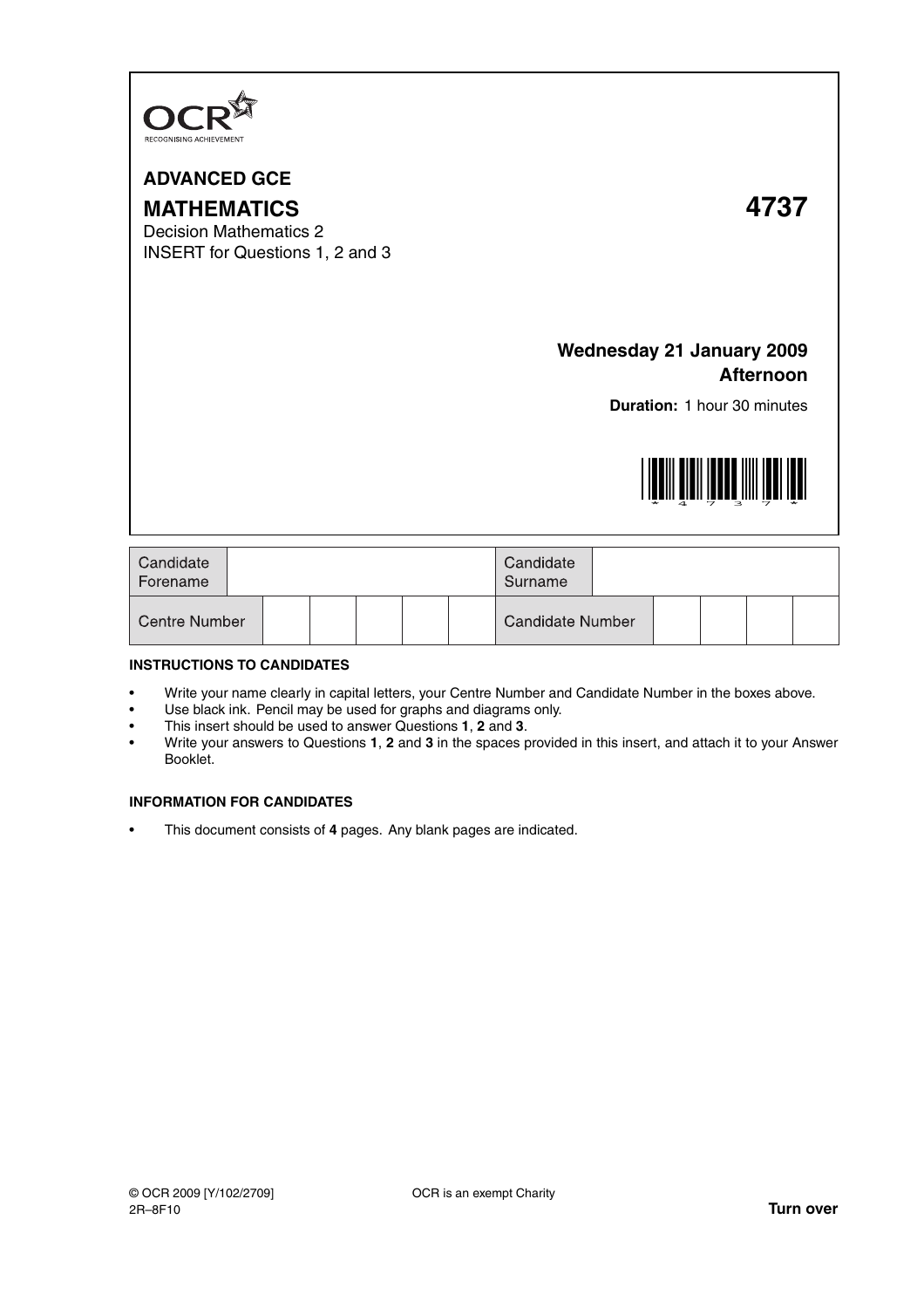| 1<br>, |
|--------|

| <b>Stage</b>   | <b>State</b>            | Action           | Working       | Maximin |
|----------------|-------------------------|------------------|---------------|---------|
|                | $\boldsymbol{0}$        | $\boldsymbol{0}$ | $10\,$        |         |
|                | $\mathbf 1$             | $\boldsymbol{0}$ | $11\,$        |         |
| $\mathbf{1}$   | $\sqrt{2}$              | $\boldsymbol{0}$ | 14            |         |
|                | 3                       | $\boldsymbol{0}$ | 15            |         |
|                | $\boldsymbol{0}$        | $\boldsymbol{0}$ | (12,<br>$) =$ |         |
|                |                         | $\sqrt{2}$       | (10,<br>$) =$ |         |
|                |                         | $\boldsymbol{0}$ | (13,<br>$) =$ |         |
|                | $\mathbf{1}$            | $\mathbf 1$      | (10,<br>$) =$ |         |
| $\sqrt{2}$     |                         | $\overline{2}$   | (11,<br>$) =$ |         |
|                |                         | $\mathbf 1$      | (9,<br>$) =$  |         |
|                | $\sqrt{2}$              | $\sqrt{2}$       | (10,<br>$) =$ |         |
|                |                         | 3                | (7,<br>$) =$  |         |
|                | $\overline{\mathbf{3}}$ | $\mathbf 1$      | (8,<br>$) =$  |         |
|                |                         | 3                | (12,<br>$) =$ |         |
| $\overline{3}$ |                         | $\boldsymbol{0}$ | (15,<br>$) =$ |         |
|                | $\boldsymbol{0}$        | $\mathbf{1}$     | (14,<br>$) =$ |         |
|                |                         | $\overline{2}$   | (16,<br>$) =$ |         |
|                |                         | $\overline{3}$   | (13,<br>$) =$ |         |

**(ii)** Maximin value = ............................

Maximin route = ............................................................................................................................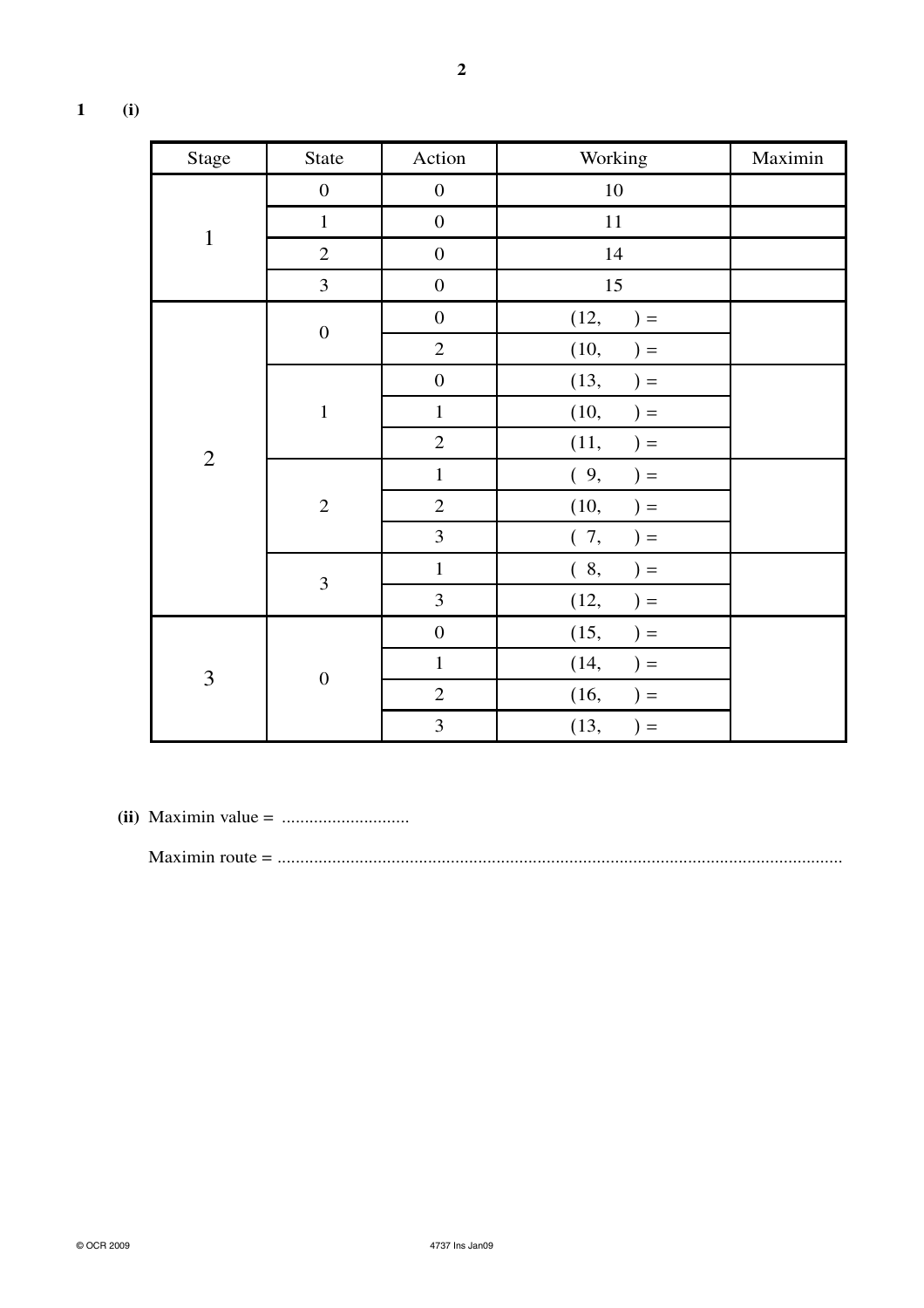| Activity         | Duration (days) | Immediate predecessors |
|------------------|-----------------|------------------------|
| $\boldsymbol{A}$ | 8               |                        |
| $\boldsymbol{B}$ | 10              |                        |
| $\mathcal{C}$    | 12              |                        |
| $\boldsymbol{D}$ |                 |                        |
| $\boldsymbol{E}$ | 3               |                        |
| $\boldsymbol{F}$ | 4               |                        |
| $\boldsymbol{G}$ | 3               |                        |
| H                |                 |                        |
| I                | 4               |                        |
|                  | 5               |                        |

**3**

**(ii)**





Critical activities ...........................................................................................................................

**(iii)**

| Activity          |  |  | – |  | $ -$<br> |  |
|-------------------|--|--|---|--|----------|--|
| Number of workers |  |  |   |  |          |  |

**(iv)** Minimum delay .................. days

Maximum delay .................. days